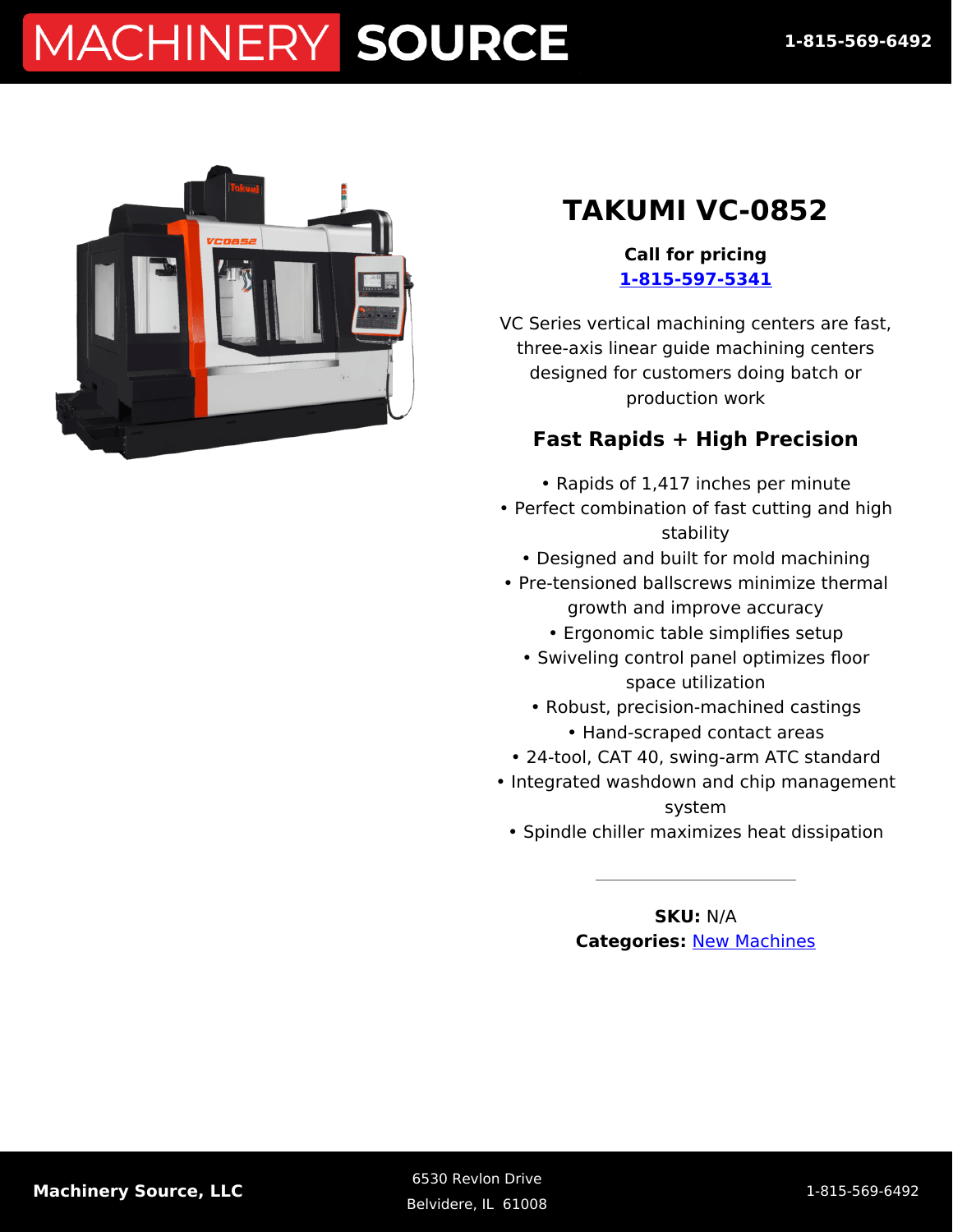## MACHINERY SOURCE